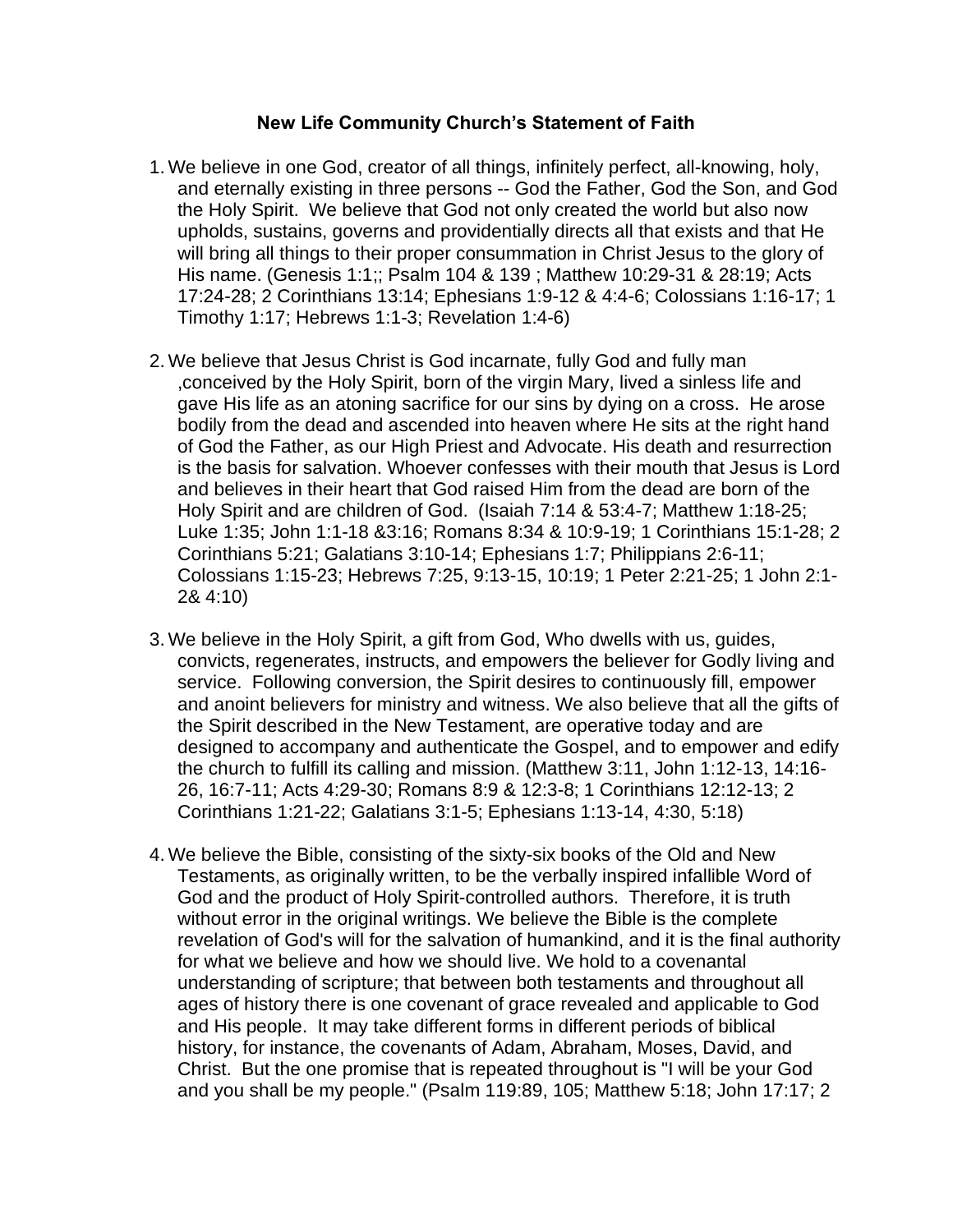Timothy 3:16-17; 2 Peter1:19-21;)

- 5. We believe that humankind was created in the image and likeness of God. The first man, Adam, was created righteous and moral, but fell into sin. Through Adam the human race fell and inherited a sinful nature. Mankind is therefore spiritually dead, separated from God, and unable to remedy this lost condition on their own. (Genesis 1:26-27 & 3:1-24; Psalms 51:5; Romans 3:10-12, 23, 5:12; Ephesians 2:1-3, 12)
- 6. We believe that salvation is a free gift, by God's grace, received by placing faith in Jesus Christ. We believe that in salvation there is complete forgiveness of sin and the unmerited gift of eternal life. This saving grace of God, through the power of the Holy Spirit, also sanctifies us by enabling us to do what is pleasing in God's sight in order that we might be progressively conformed to the image of Christ. We trust the sovereignty of God in our Calling - Our salvation, from beginning to end, is God's work. God chose us in Christ before the foundation of the world and will bring that good work in us to completion at the day of Jesus Christ. We respond to God's calling of us by the Holy Spirit, not by our own ingenuity. We believe that justification is by Grace through Faith and that out of no merit of our own do we receive salvation, but only through the atoning and loving work of Christ on the cross. Even faith is a gift and through it we are awakened to a life of service and good works. (Acts 16:30-31; Ephesians 1:4, 13-14, 2:8-9; Romans 8:30; Titus 3:5-7; 1 John 1:7-9)
- 7. We believe that all true believers who are born again by the Spirit through faith in Jesus Christ are assured of their salvation. (John 3:16; Romans 8:1-2, 35-39; Philippians 1:6; I John 5:1; Jude 1)
- 8. We believe in the personality and reality of Satan. Originally he was a good angel who rebelled against God and was cast out of heaven with a multitude of other angels. He is the originator of sin and is ceaselessly and ruthlessly attempting to destroy God's church and thwart God's plan for the world. Satan was judged and defeated at the cross of Christ and will, at the end of the age, be cast forever into the lake of fire which has been prepared for him and his angels (Genesis 3:1; Job 1:6, 2:7; Matthew 12:25-29 & 25:41; Mark 4:15; John 10:10 and 16:11; Ephesians 6:10-20; Revelation 12:7-9 & 20:10)
- 9. We believe that the local church exists to help people know and glorify God, to make believers mature in their faith, to empower and unleash all believers in the church for the work of the ministry. (Acts 2:41-42; I Corinthians 12:1-31; Ephesians 2:19-20, 5:25-27; 1 Peter 2:9)
- 10.We believe that water baptism and the Lord's Supper are the two sacraments of the church to be observed until the time of Christ's return. They are not a means of salvation but are a sign and seal of God's sanctifying grace and blessing to the faithful in Christ Jesus (Mt 26:26-29, 28:19; Rom 6:3-11; 1 Corinthians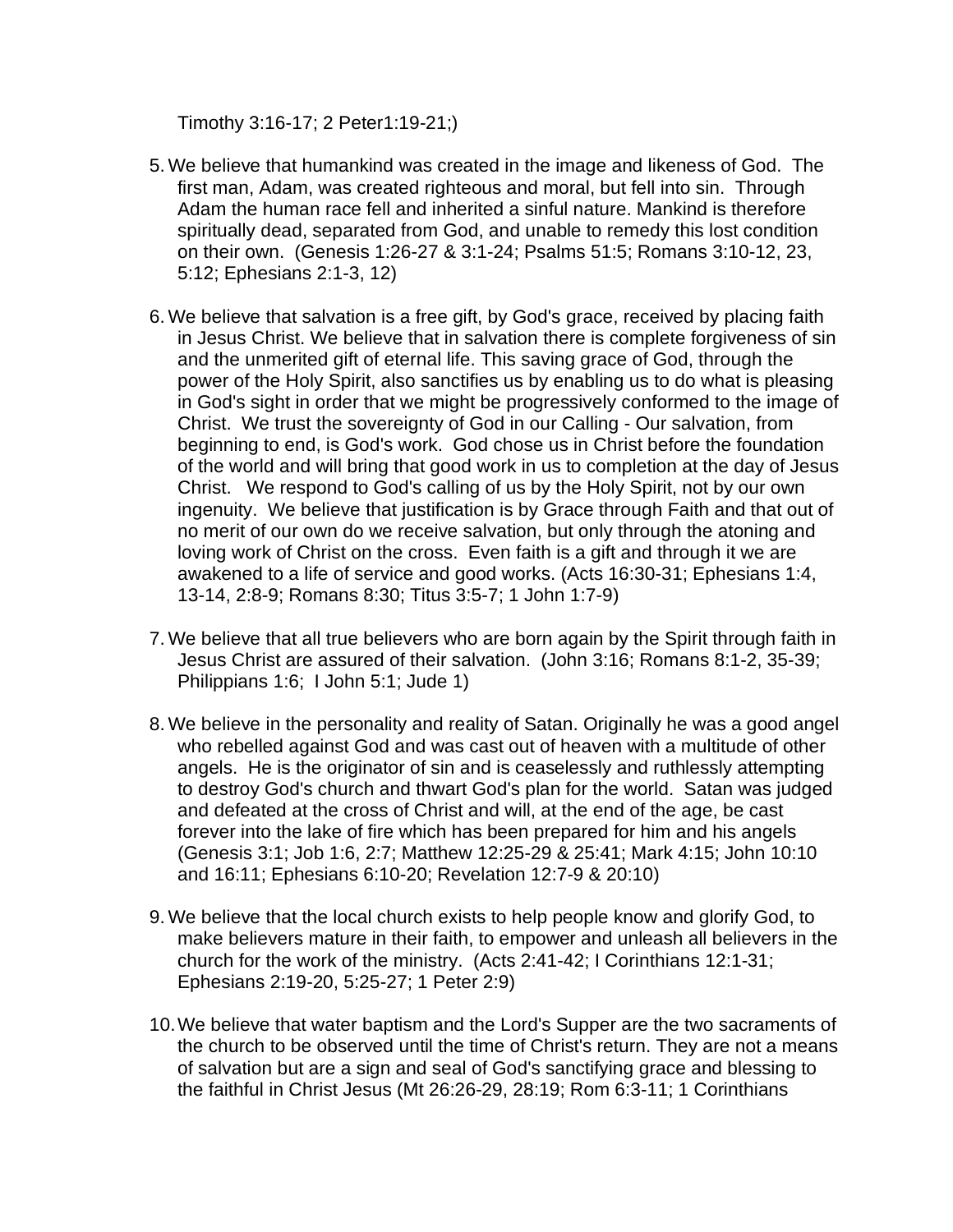11:23-34; 1 Pt 3:21).

- 11.We believe in the equality and essential dignity of men and women of all races and classes. We recognize that all persons are made in the image of God and are to reflect that image in the community of believers, in the home and in society. We believe in the family, celibate singleness and faithful heterosexual marriage as the patterns God designed for us (Genesis 1:26-28; Matthew 19:4- 5; 1 Corinthians 7:1-16, 25-40; Ephesians 5:31-32; Galatians 3:26-29).
- 12.We believe that when the Christian dies he/she passes immediately into the blessed presence of Christ, there to enjoy conscious fellowship with the Savior until the day of the resurrection and glorious transformation of the body. The saved will then forever dwell in fellowship with their great Triune God. We also believe that when the unbeliever dies he/she is consigned to Hades, there to await the Day of Judgment when he/she shall be punished with eternal separation from the presence of God (Matthew 25:46; Luke 16:19-31; John 5:25-29; 1 Corinthians 15:35-58; 2 Corinthians 5:1-10; Philippians 1:19-26, 3:20-21; 2 Thessalonians 1:5-10; Revelation 20:11-15, 21:1-22:5).
- 13.We believe that Jesus Christ will return, in bodily form, and take His people to himself to spend eternity in heaven. We believe His return is imminent and thus gives hope to all believers. (Mark 13:26; Acts 1:11; John 14:1-6; Philippians 3:20; Revelation 1:4-8)

**Christian Unity:** New Life Community Church, is a part of a denomination of churches affiliated with the Reformed Church in America. The basic doctrinal beliefs of the Reformed Church in America can be viewed online at [http://www.rca.org/](https://www.rca.org/) and are summarized in the historic Orthodox Christian creeds [\(Apostle's,](https://www.rca.org/resources/apostles-creed) [Nicene,](https://www.rca.org/resources/nicene-creed) and [Athanasian\)](https://www.rca.org/resources/athanasian-creed) and confessions [\(Heidelberg](https://www.rca.org/heidelberg) Catechism, Belgic [Confession,](https://www.rca.org/belgic) [Canons](https://www.rca.org/canons) of [Dort,](https://www.rca.org/canons) Belhar [Confession\)](https://www.rca.org/belhar-confession).

While denominational ties and a shared theology can be very important to a local church's identity, the call to be in mission partnership with the Holy Spirit is the highest value in proclaiming the lordship of Jesus Christ to a fallen, broken yet valuable world. In light of this value, as New Life humbly identifies with and stands in its historical and theological heritage, but also invites participation and membership of people who come from other orthodox Christian traditions. God has called us to bear witness to the sure foundations of the faith, but not to break fellowship with other Christians who hold slightly different understandings. In the words of Martin Luther: "In essentials, unity; in non-essentials, liberty; in all things, charity". In Essentials – Unity (Ephesians 4:4- 6 "There is one body and one Spirit - just as you were called to one hope when you were called - one Lord, one faith, one baptism; one God and Father of all, who is over all and through all and in all.")

**In Non-essentials** – Liberty (Romans 14: 1, 4, 12 "Accept him whose faith is weak, without passing judgment on disputable matters. Who are you to judge someone else's